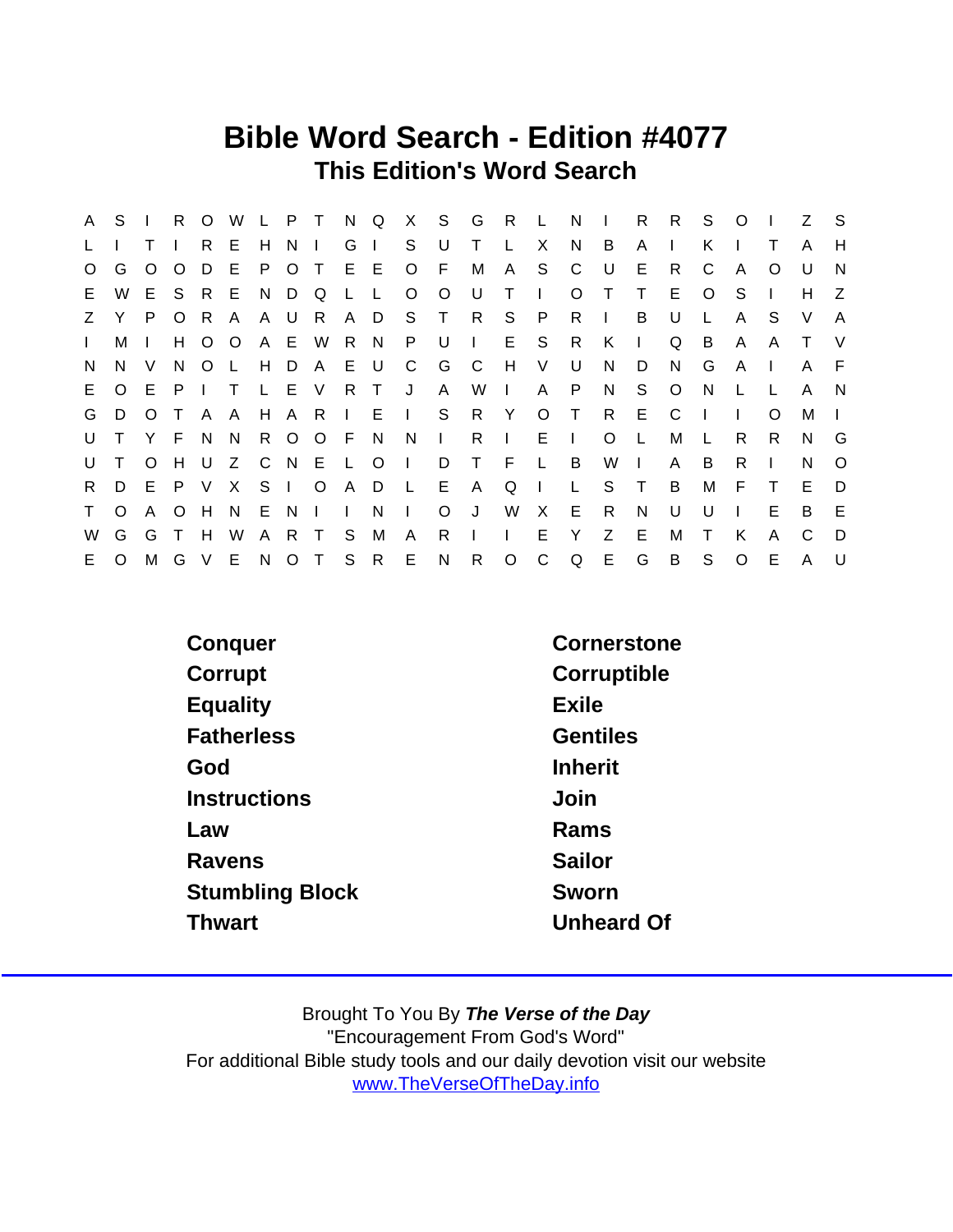## Bible Word Search - Edition #4077 Word Search Answer Guide

| a            |              |              |          |       |     |  |         |                   |                               |                         |      |              |                                 | sirowlptnqx Sgrlnlrrso |          |              |              |              |                | $\sim 1$ .   | z            | $^{\circ}$ s |
|--------------|--------------|--------------|----------|-------|-----|--|---------|-------------------|-------------------------------|-------------------------|------|--------------|---------------------------------|------------------------|----------|--------------|--------------|--------------|----------------|--------------|--------------|--------------|
|              | li.          | T.           | $\Box$   |       |     |  |         | R E H N I g i S   |                               | $u$ t l                 |      |              | $\mathsf{X}$                    | N b                    |          | a            | $\sim 1$ .   | K            | -i-            |              | a            | h.           |
| $\circ$      | q            | $\mathsf{O}$ | $\circ$  | d     | e   |  |         |                   | p o t E E o F                 |                         |      |              | m a S C                         |                        | <b>u</b> | e            | R.           | C            | a              | $\Omega$     | u            | n            |
| e            | W            | e –          | $S \cap$ |       | e – |  |         | n d Q L L O       |                               | $\overline{\mathbf{O}}$ | u Ti |              |                                 | $\circ$                | $-t$     | t            | E.           | $\circ$      | S              | Ť.           | h.           | z.           |
| Z.           | <b>V</b>     | p            | $o$ r    |       |     |  |         |                   | a a U R A D S T R s p         |                         |      |              |                                 | Ri                     |          | b            | U            | $\mathsf{L}$ | a              | <sub>S</sub> | $\mathsf{V}$ | a            |
| i.           | mi           |              |          | h o o |     |  |         |                   | A E W R N P U i e             |                         |      |              |                                 | s R                    | k.       | i.           | Q            | B            | a              | A            | $-t$         | V            |
| n            | n v          |              |          |       |     |  |         | n o L H d A E U C |                               | g c h                   |      |              | V                               | U                      | n        | d            | N.           | G            | a              | $\mathbf{I}$ | a            | f            |
| e            |              | $o$ e        |          |       |     |  |         |                   |                               |                         |      |              | p I T I E V R T j a w i a P     |                        | N        | S.           | $\circ$      | N.           | $\mathbf{L}$   | L            | a            | n,           |
| $\mathbf{g}$ | d            |              |          |       |     |  |         |                   | o T A a H A R I e i s r y     |                         |      |              |                                 | O T R E C              |          |              |              | $\Box$       | - i -          | O            | m            |              |
| <b>u</b>     |              |              |          |       |     |  |         |                   |                               |                         |      |              | t Y F n N R O O f n n i r i E l |                        | $\circ$  | $\mathsf{L}$ | m            | −L.          | $\mathsf{r}$   | R.           | n            | q            |
| <b>u</b>     | $\mathbf{t}$ | $\mathsf{O}$ | h.       |       |     |  |         |                   | Uz C N e I o i                | d                       |      |              | t f L B                         |                        | W        | $\mathbf{L}$ | a            | B            | $\mathsf{r}$   | -i-          | n            | $\circ$      |
| r            | D            | e            |          |       |     |  |         |                   | p v x S i o a d I e a         |                         |      | $\mathsf{q}$ | $\sim 1$ .                      |                        | L S T    |              | b            | M            | f              | $\mathsf{t}$ | $\mathbf{e}$ | d            |
| t.           | $\circ$      | a            | $\Omega$ | h n   |     |  | eni i N |                   | $\sim 1$ .                    | $\circ$                 | J    | W            |                                 | X E r                  |          | N            | $\mathsf{u}$ | U            | -i-            | $\mathbf{e}$ | b            | e            |
|              |              |              |          |       |     |  |         |                   | w G g T H W A R T S M A       | Rii                     |      |              |                                 | E y z                  |          | E            | m            | $\top$       | k.             | a            | $\mathbf{C}$ | d            |
| e            |              |              |          |       |     |  |         |                   | o m g v E N O T S R E N R O C |                         |      |              |                                 | q e                    |          | G b          |              | $\mathbf S$  | $\overline{O}$ | $\mathbf{e}$ | a            | $\mathsf{u}$ |

Corrupt: Diagonal Corruptible: Vertical Equality: Diagonal **Exile:** Vertical Fatherless: Diagonal Gentiles : Vertical God: Vertical **Inherit: Horizontal** Instructions: Diagonal **Join: Horizontal** Law: Diagonal **Rams: Horizontal** Ravens: Diagonal Sailor: Vertical Stumbling Block: Vertical Sworn: Vertical Thwart: Horizontal **Unheard Of: Diagonal** 

Conquer: Vertical Cornerstone: Horizontal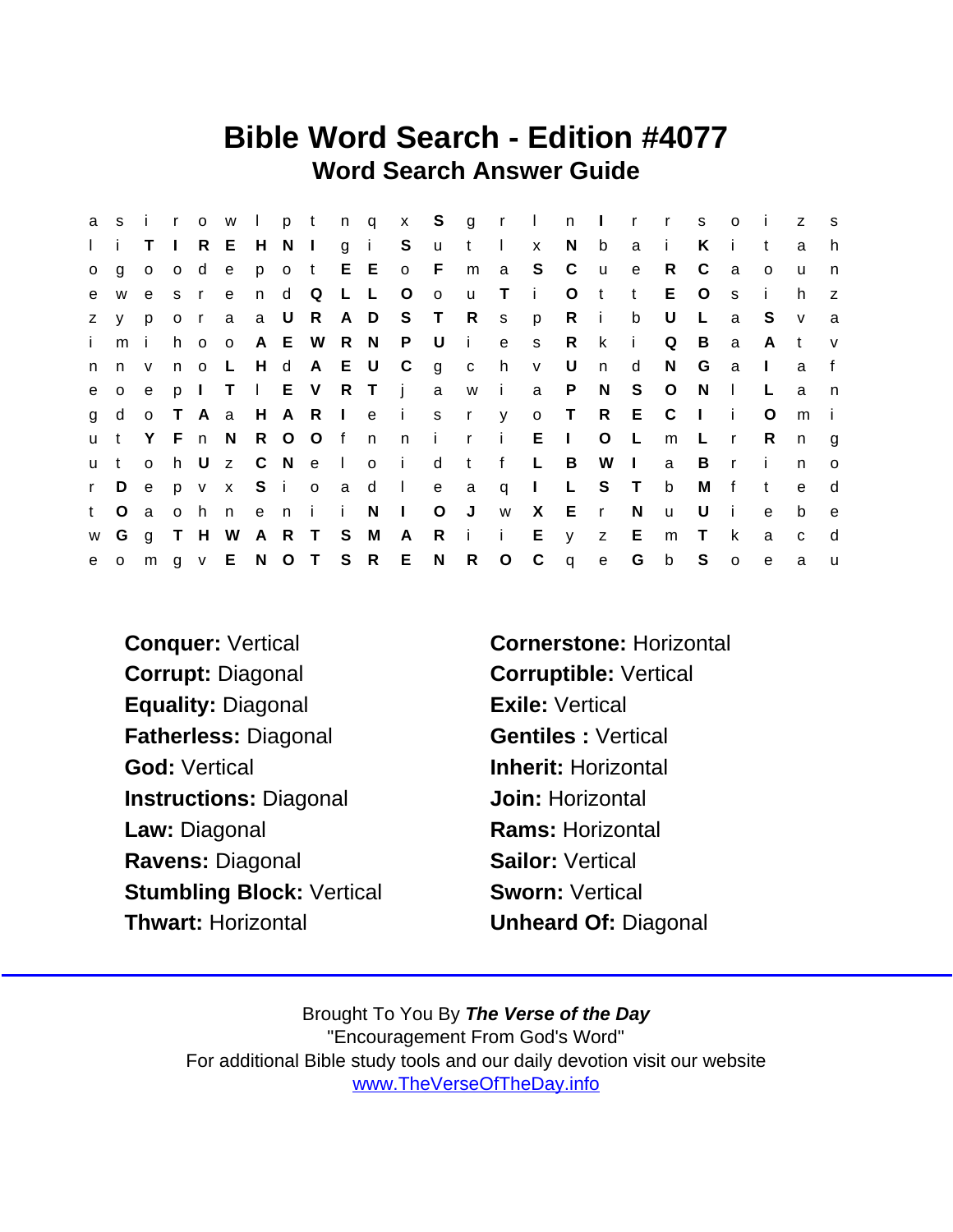## Bible Word Search - Edition #4077 Words Used And Their Definitions

**Conquer** To overtake

**Cornerstone** 

A key block of a building which helps to align the measurements and direction of a structure; Christ is usually referred to as the cornerstone of the church.

**Corrupt** Dishonest, immoral

**Corruptible** 

Able to decay; Susceptible to immorality

**Equality** 

The condition of all people being considered equal

Exile

To send someone out of their hometown or nation as a punishment for a crime

**Fatherless** Not having a father

Gentiles

People who are not Jews biologically

God

His name in Hebrew is YHVH, often pronounced as Yahweh or Jehovah; Only deity worshiped by the Israelites; Main person of the Godhead in the Trinity

Inherit

To receive something from a person who has died